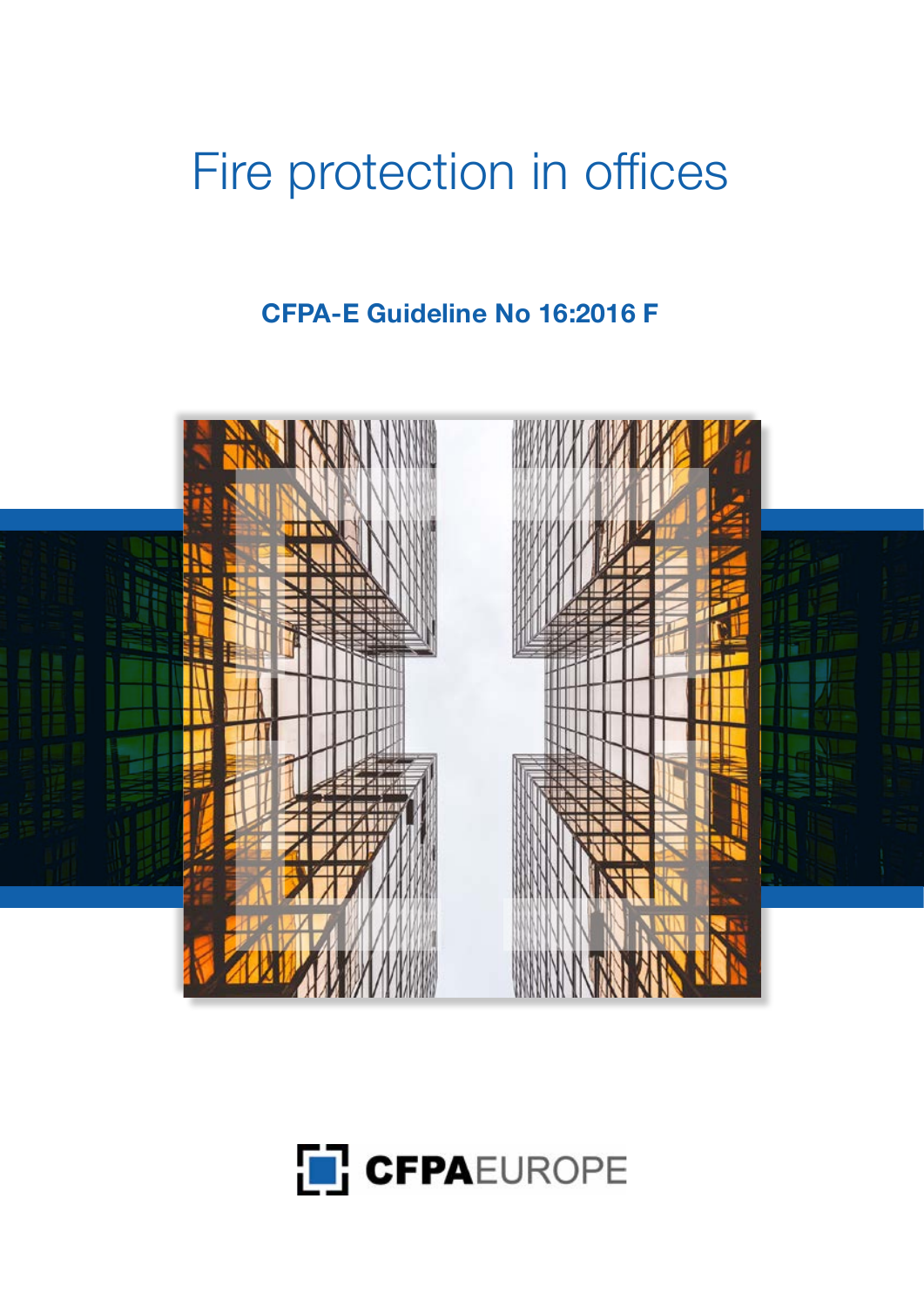

## **Foreword**

The European fire protection associations have decided to produce common guidelines in order to achieve similar interpretation in the European countries and to give examples of acceptable solutions, concepts and models. The Confederation of Fire Protection Associations Europe (CFPA E) has the aim to facilitate and support the fire protection work in the European countries.

The market imposes new demands for quality and safety. Today fire protection forms an integral part of a modern strategy for survival and competitiveness.

The guideline is primarily intended for those responsible for safety in companies and organisations. It is also addressed to the rescue services, consultants, safety companies etc. so that, in the course of their work, they may be able to help companies and organisations to increase the levels of fire safety.

The guideline is based on a Swedish guideline and has been produced by Lars Rang and Lars Brodin of the Swedish Fire Protection Association.

This guideline has been compiled by the Guidelines Commission and adopted by all fire protection associations in the Confederation of Fire Protection Associations Europe.

These Guidelines reflect best practice proposed by the members of CFPA Europe. Where the Guidelines and national requirements conflict, national requirements must apply.

Copenhagen, October 2016 Madrid, October 2016 CFPA Europe Guidelines Commission

Chairman Chairman

Jesper Ditlev Miguel Vidueira

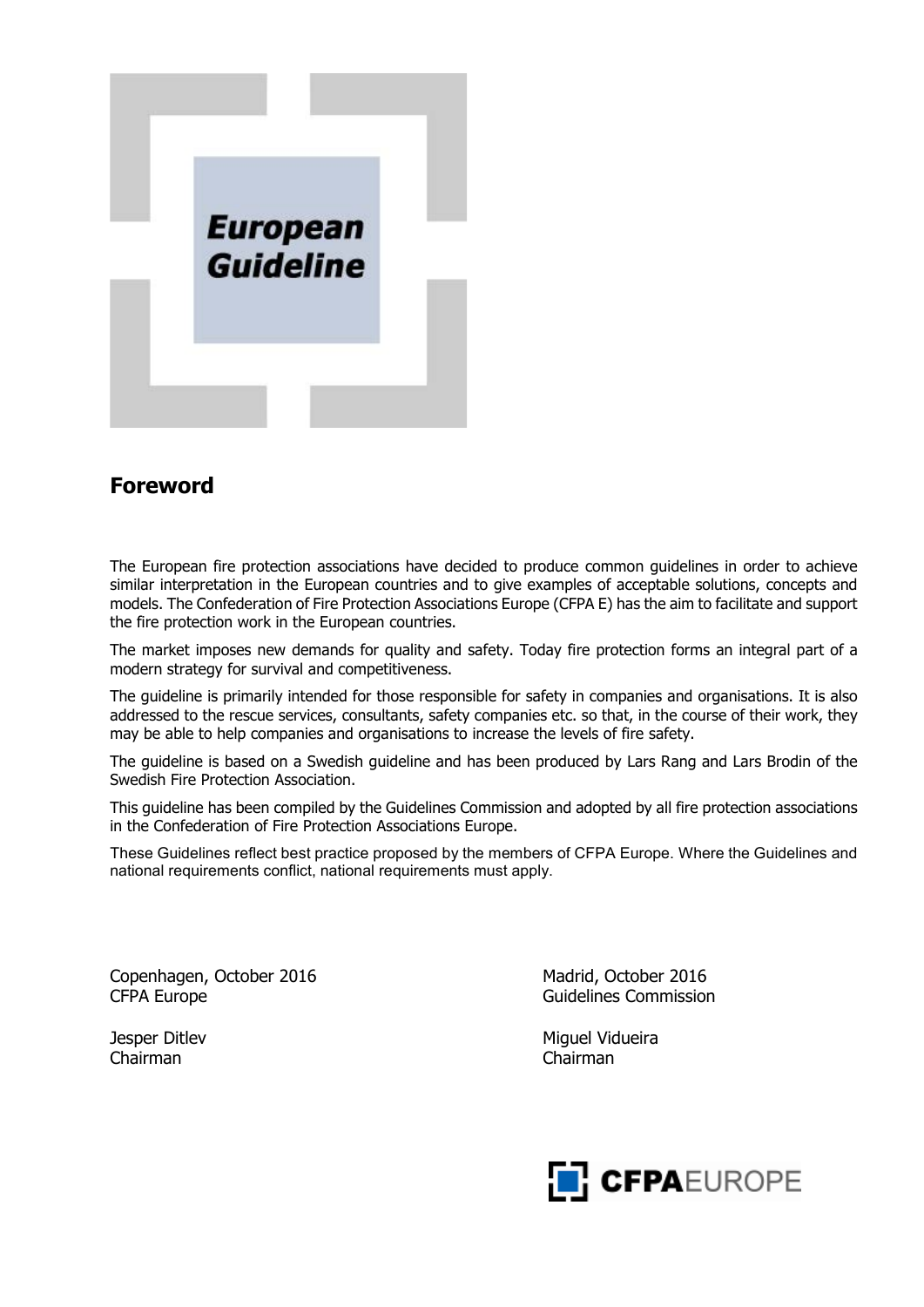

#### **Contents**

| 1              |         |  |
|----------------|---------|--|
| 2              |         |  |
| 3              |         |  |
|                | 3.1     |  |
|                | 3.2     |  |
|                | 3.3     |  |
|                | 3.4     |  |
|                | 3.5     |  |
|                | 3.6     |  |
|                |         |  |
|                | 4.1     |  |
|                |         |  |
|                | 4.1.2   |  |
|                |         |  |
|                | 4.2     |  |
|                |         |  |
|                |         |  |
|                | 4.3     |  |
|                |         |  |
|                | 4, 3, 2 |  |
|                | 4, 3, 3 |  |
|                | 4.4     |  |
| 5 <sup>7</sup> |         |  |
|                | 5.1     |  |
|                |         |  |
|                | 6.1     |  |
|                |         |  |

Keywords: Fire, office, arson, electrical fire, electrical applicances, cooking, hot work, escape, training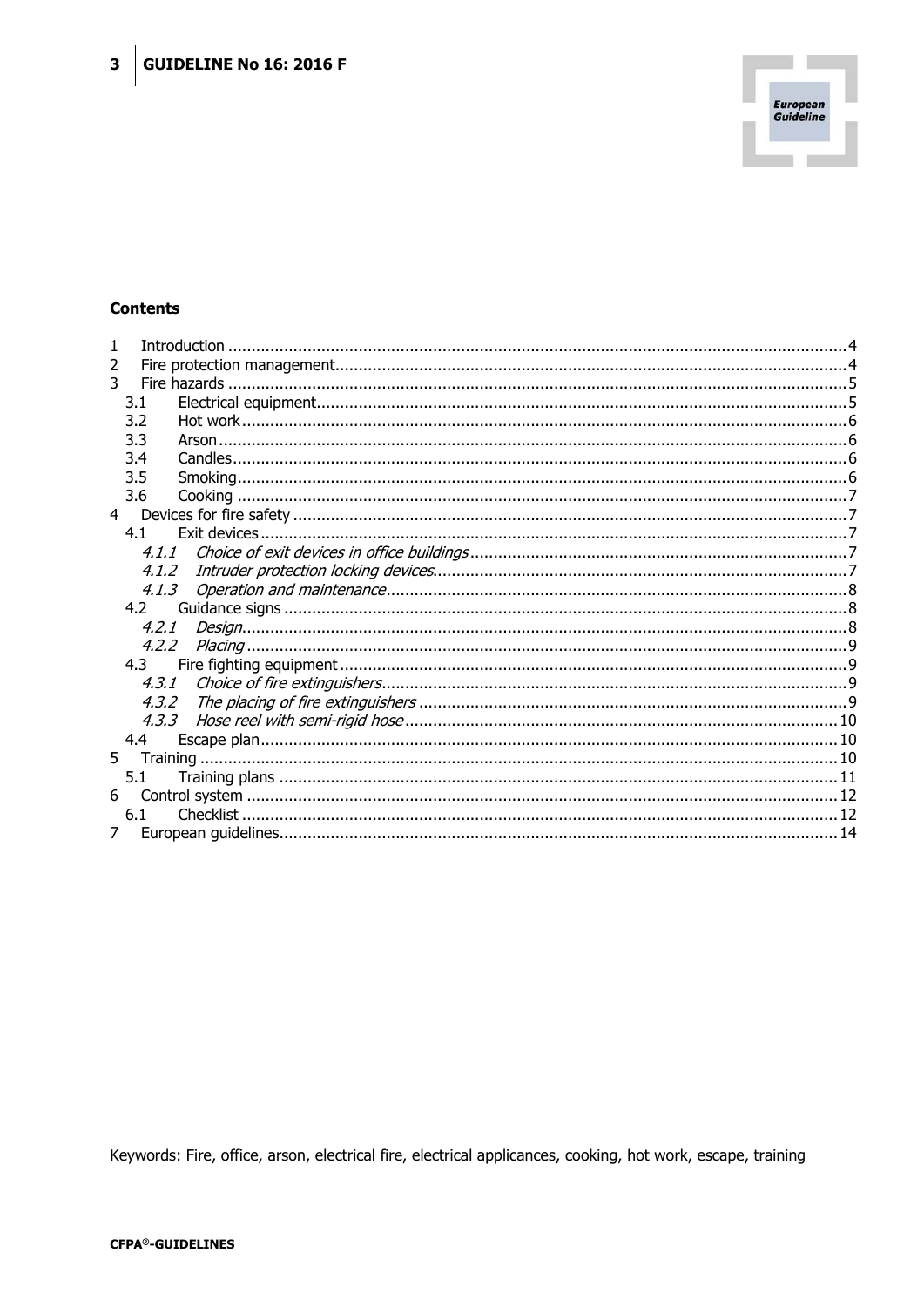

## <span id="page-3-0"></span>**1 Introduction**

Many fires occur in offices every year and there are also many near misses. Good fire safety has many advantages. Active work on fire safety issues makes this evident to all who work in the office, and makes it visible to outsiders such as insurance companies, certification companies and the rescue service.

Suitable fire safety management also means that the risk of the outbreak of fire is reduced and work will not therefore be disrupted because the premises have been made unfit for use or because information is not available. Costs are reduced because there are no disruptions. There will also be a positive effect on the insurance premium.

The consequences for a company that has been damaged by fire can be disastrous. Customers may believe that the company is no longer able to deliver its services and may therefore turn to others. Serious disruptions are never good for a good reputation.

Active work on fire safety issues means that there is systematic planning, implementation and monitoring of fire protection. It means that the company has its own objectives, training plans, rules and procedures for the work.

This recommendation does not include every possible fire safety risk and measure.

<span id="page-3-1"></span>Individual countries may have higher requirements for fire safety than recommended in this guideline. In such cases the national rules apply.

#### **2 Fire protection management**

Well-designed fire protection forms an integral part of a modern strategy for survival and competitiveness. Markets and individuals impose new demands for quality and safety. Being responsive to customer concerns is an essential factor for success. Good relations are just as important as products and services. Business between companies is also characterised by increasing demands for quality. The open European market makes it essential to formulate systems to secure competence, precision of delivery, environmental considerations and ethics. Many companies and organisations have established a fire protection management system in order to systematically pinpoint hazards, set up goals, organise, train, check, document, monitor and protect their business.

Fire protection management system is a tool for business fire protection activity as part of its total management system, the aim of which is to ensure, secure etc. the survival of the company. In order that a system for fire protection work may be put into operation, the following elements can provide guidance as to what needs to be established and resolved.

For more information see CFPA European Guideline No 1:2015 F.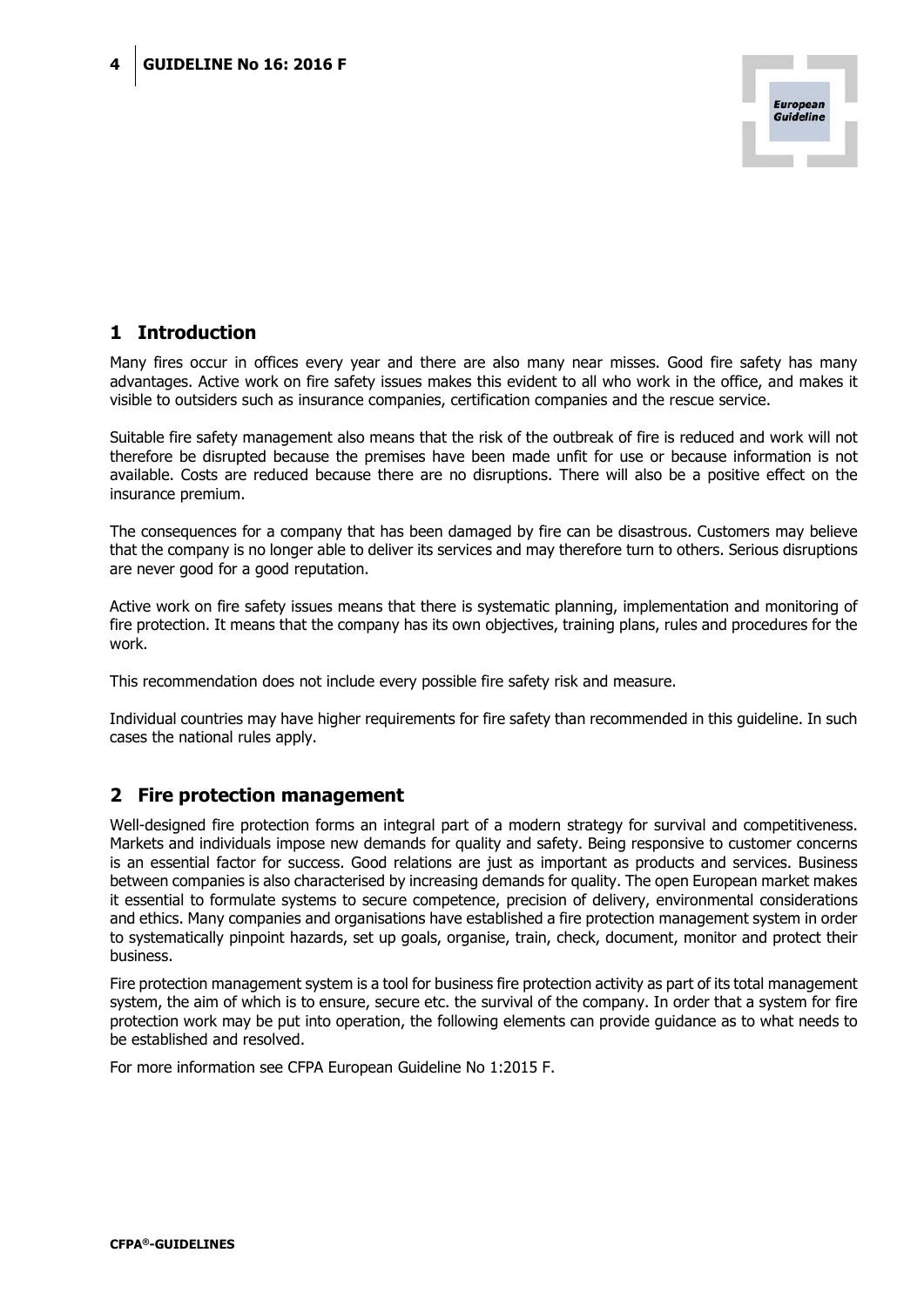## <span id="page-4-0"></span>**3 Fire hazards**

Many fires are caused through misunderstanding, carelessness or unlucky circumstances. The following are some of the most common causes:

- electrical equipment
- hot work
- arson
- candles
- smoking
- <span id="page-4-1"></span>cooking

#### **3.1 Electrical equipment**

Fluorescent tubes often flicker until they go out when a component fails. Condensers and glow starters which are still hot may fall down and ignite combustible material below the light fitting.

Spotlights with directed beams can cause a fire through sustained heating of surrounding combustible material.

The following should be checked:

- that there is no blinking or "glowing" fluorescent tubes. Replace ordinary glow starters by safety glow starters.
- that there are no leaking condensers (discolouration on the cover can be an indication), there is a protective cover and that it is intact.
- that light bulbs, spotlights, uplights and other forms of electric light fittings are positioned in such a manner that they do not encourage people to hang clothing on them.
- that electric light fittings are not equipped with overly powerful bulbs.
- that electric light fittings are stable or are fixed properly.

Electric hobs, electric hot water kettles, micro wave ovens and percolators have caused many fires. Above all, fires often start in kitchenettes in staff rooms or rest rooms. Most fires where kitchenettes are involved start because someone has forgotten to switch off a plate or has by accident turned a knob so that a plate is switched on. Using a kitchenette as a storage space, keeping materials on top of hot plates, may cause them to catch fire. For this reason, such electrical equipment should be fitted with a timer or a heat fire detector that automatically turns electricity off.

Other types of electrical equipment, such as copiers, can also cause fire, and for this reason they should be fitted with a timer that turns off power out of working hours. Computers should also be turned off at the end of the working day.

To avoid fire in electrical equipment, it is also important to check:

- that technical spaces, such as electrical signal boxes and distribution boxes, are not used as storage facilities.
- that cables are intact and not pinched, and that areas surrounding heat radiating equipment are clean and clear.
- that lids and doors to distribution boxes, controller cabinets and switch bays are closed.
- that distribution boxes and other electrical installations are not exposed to humidity.
- that electrical heating equipment such as electric radiators, coffee makers and sauna heating units are not covered or placed in an unsuitable environment.
- that hot plates are cleared of all combustible materials and knobs cannot accidentally be turned on.
- that hot plates not in use are disconnected.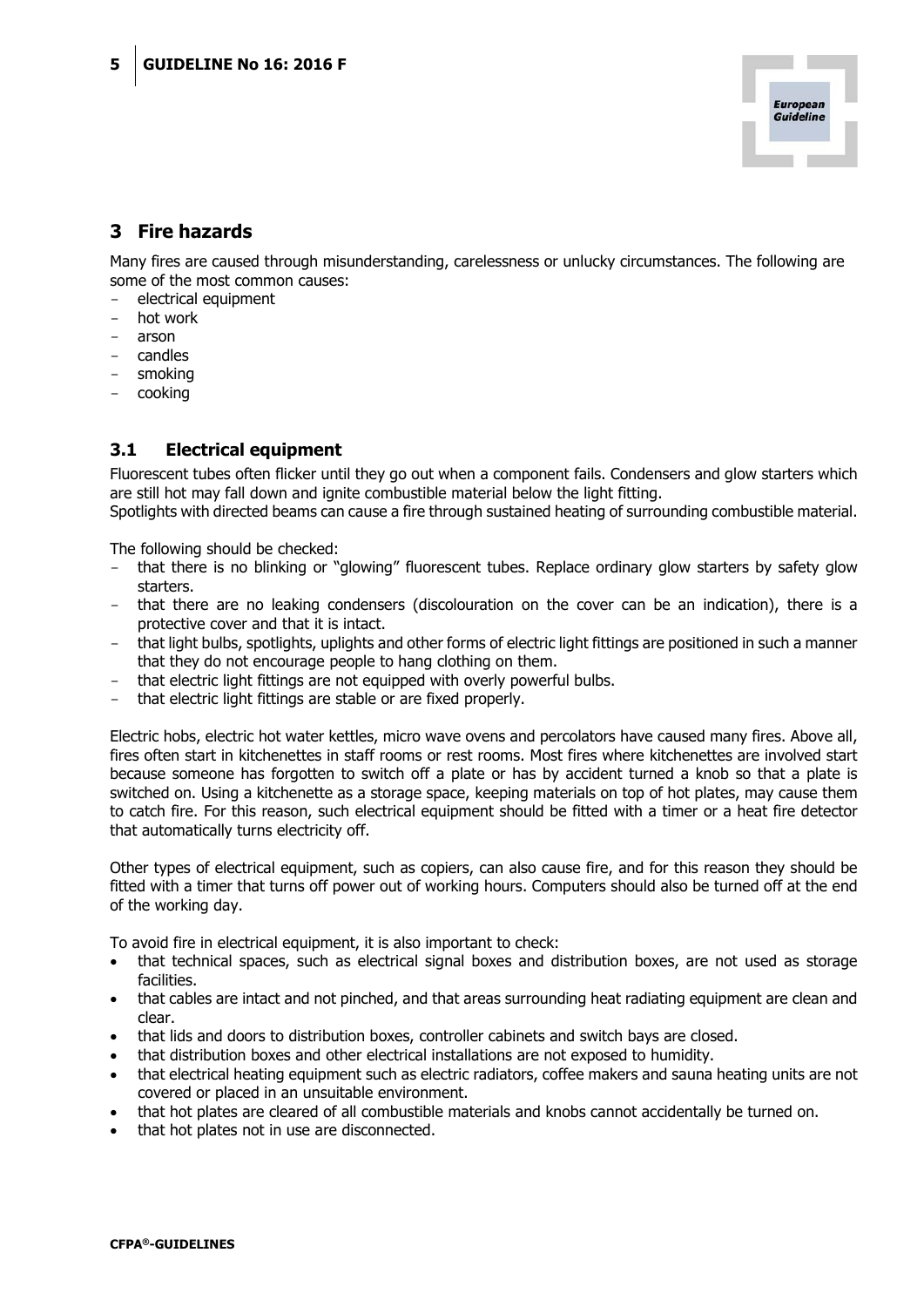Use electrical products that are CE marked. Through the CE mark, the maker or importer certifies that the product complies with all the fundamental health and safety requirements in directives that are specified in harmonised European standards.

The CE mark applies to products in all countries in the European Union (EU), and without this mark the products must not be sold. The rules that apply for EU countries also apply for countries within EEA, the European Economic Area.

Defective or overloaded electrical installations can cause overheating or a short circuit that may cause a fire or a breakdown in production. Early detection of such defects can be instrumental in saving human lives or property. Modern thermographic equipment is a tool for detecting and eliminating hot areas in electrical equipment and circuits. For more information, see CFPA European Guideline No 3:2011 F.

#### <span id="page-5-0"></span>**3.2 Hot work**

Fires caused by craftsmen or contractors often have serious consequences. It is in most cases hot work that is involved. Hot work is work that develops heat or causes sparking, such as cutting, welding, soldering or the use of heat guns. Over the years, this type of work has been the cause of many conflagrations. The fires are caused by heat transmitted by conduction through metals, spray from grinding or spatter from welding. Fire starts when the hot surface comes into contact with combustible material. Fires often start in concealed spaces. Since the fire is not detected immediately, it has time to grow and spread. When it is finally detected, it is often too late.

<span id="page-5-1"></span>For more information, see CFPA Guideline No 12:2012 F.

#### **3.3 Arson**

Arson is a common cause of fire. It is most usual for fires to be started outdoors. Other common areas where fires are started are basements and stairways. In many cases, arson can be prevented by relatively simple measures. Make sure that unguarded rooms are kept locked and that combustible waste is not piled up along the facades or stored in open containers. Make sure that waste containers are not stored below windows or in front of doors - especially escape routes.

<span id="page-5-2"></span>For more information, see CFPA Guideline No 1:2010 S.

#### **3.4 Candles**

Common causes of fires are candles or tealight candles. It is easy for a candle in a combustible holder to be forgotten, or for the candle to flare up and ignite a curtain or something similar. The management of the business should decide whether or not it is permitted to use candles in the workplace. If candles are permitted, rules should be established to regulate under what conditions they can be used.

#### <span id="page-5-3"></span>**3.5 Smoking**

Apart from its pleasurable and working environment aspects, smoking is also a fire protection issue. At the places where smoking is permitted, ashtrays should be provided. These prevent cigarettes falling down from the ashtray. In this case also, the management should decide what rules apply to smoking. All EU countries have adopted measures to protect citizens against exposure to tobacco smoke. National measures differ considerably in extent and scope but smoking in the workplace is prohibited in most countries. The primary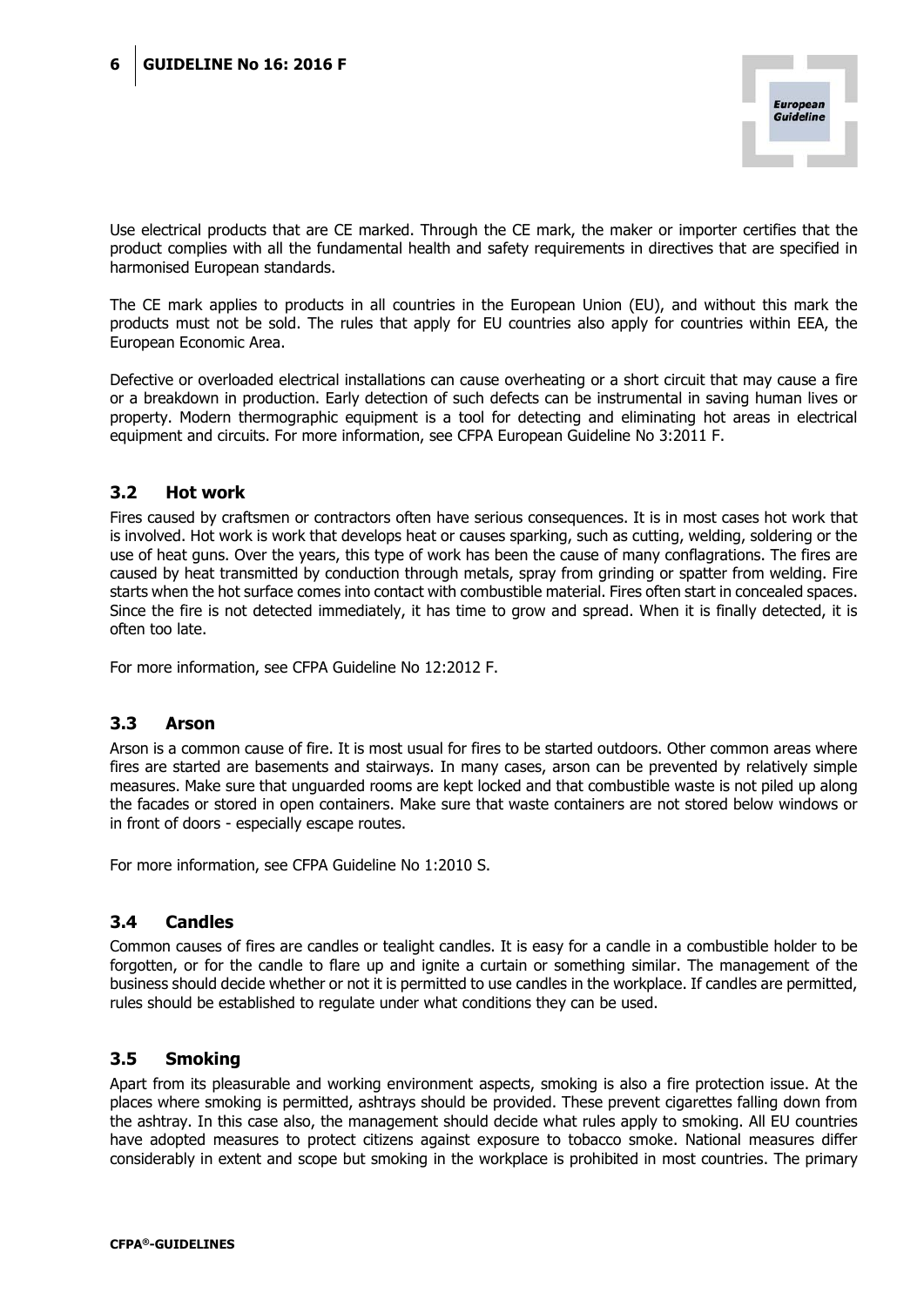reason is to limit threats to health caused by passive smoking. In order to lower the risk of fire caused by lit cigarettes, specially designed (smoke free systems) Smoking Stations with fire proof ash handling systems can be installed.

#### <span id="page-6-0"></span>**3.6 Cooking**

Many fires have resulted from the use of toasters and microwave ovens in an open office environment. Where such equipment needs to be provided it should be located in a room that provides at least 30 minutes fire resistance. The door to this room should normally be kept shut and not wedged open.

## <span id="page-6-1"></span>**4 Devices for fire safety**

#### <span id="page-6-2"></span>**4.1 Exit devices**

Doors shall normally open outwards in the direction of escape and be openable without a key or some other implement. In order to ensure that escape doors are easy to open, it is recommended that only panic exit devices in accordance with EN 1125 or emergency exit devices in accordance with EN 179 are used.

In case of doubt the more stringent requirement shall at all times be selected, i.e. a panic device can always be used.

For examples of solutions see CFPA European Guideline No 2:2013 F, Appendix No 1.

#### <span id="page-6-3"></span>4.1.1 Choice of exit devices in office buildings

| Total level<br>surface  | Position of door              | Panic exit<br>device (EN<br>1125) | Emergency<br>exit device<br>(EN 179) |
|-------------------------|-------------------------------|-----------------------------------|--------------------------------------|
| $<$ 2000 m <sup>2</sup> | To stairway                   |                                   | х                                    |
|                         | From stairway to external air |                                   | х                                    |
| $> 2000 \text{ m}^2$    | To stairway                   |                                   |                                      |
|                         | From stairway to external air |                                   |                                      |

The reason for the more stringent requirement in large office buildings is that in an evacuation people are crowding into stairways from several floors. This means that so many people gather at the exits that a more secure exit function is necessary.

#### <span id="page-6-4"></span>4.1.2 Intruder protection locking devices

If doors are fitted with intruder protection locking devices (night locks), further measures in the form of connecting these via micro switches or similar are required.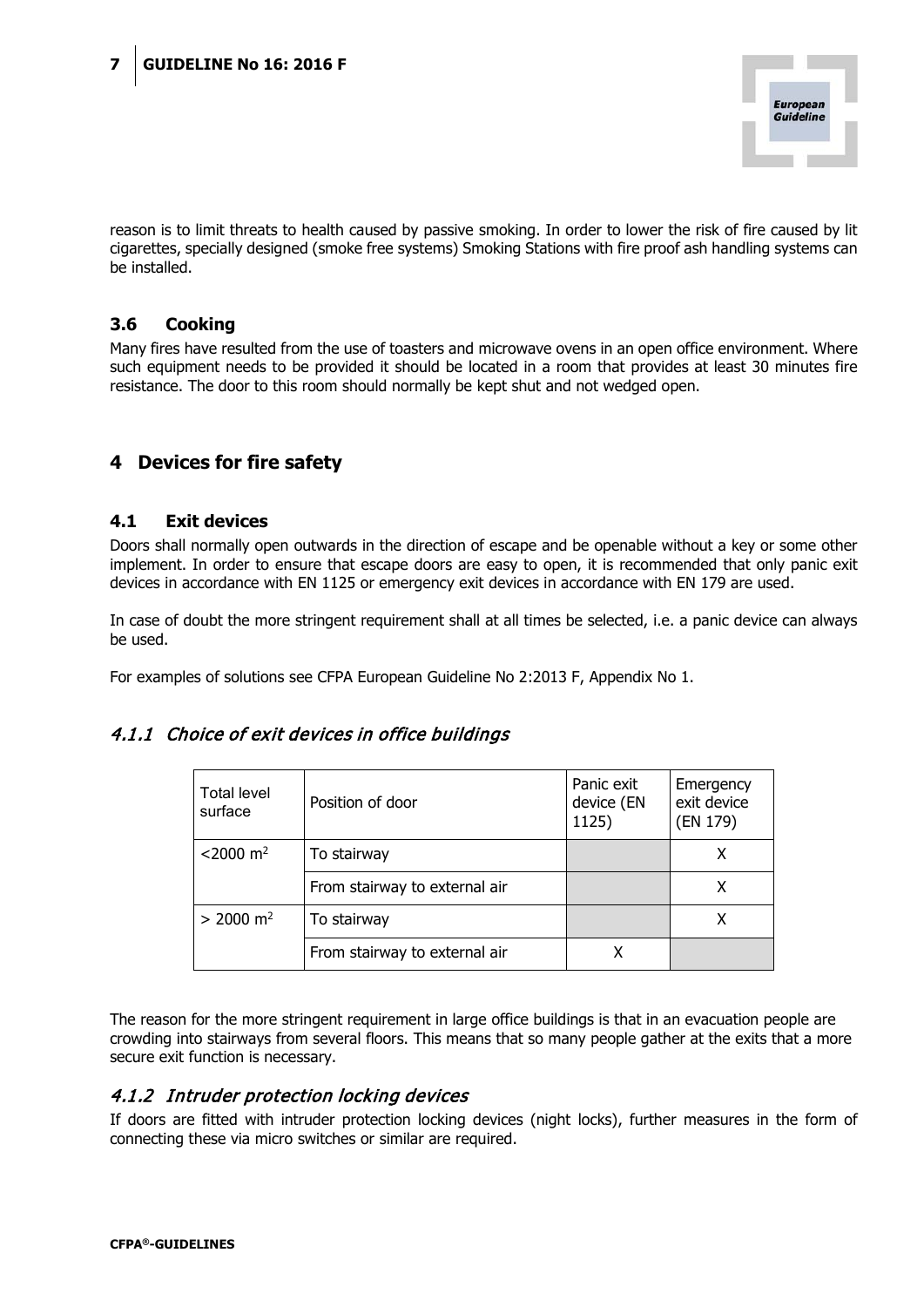They shall be connected to the function essential for the activity in such a way that work cannot be carried on in the premises until all escape routes have been unlocked. One usual method is to connect the lighting in such a way that it cannot be switched on until all escape routes have been unlocked.

Local regulations may under certain conditions allow for "night locking" when the building is not open to the public or for general occupancy. For example, it may be a requirement that each person who has access to the building (such as cleaning, security or maintenance staff) must have their own key allowing them to escape from the building in case of an emergency.

#### <span id="page-7-0"></span>4.1.3 Operation and maintenance

The doors and devices which form part of escape routes must be maintained so that their function in an emergency situation is secured.

Inspections shall be made at regular intervals by a person appointed by the person responsible for the building or firm. Inspection intervals are to be determined by the responsible person.

The way inspection is to be performed varies depending on the function which the door has. See CFPA European Guideline No 2:2013 F Appendix No 1.

#### <span id="page-7-1"></span>**4.2 Guidance signs**

All fire exit routes should be clearly marked in accordance with the requirements of national legislation which implements the EU Safety Signs Directive. Signs should also be displayed, as necessary, indicating fire doors that should be kept shut and any lift that should not be used in the event of fire.

The EU Directive specifies that the sign shall have the symbol of a running man, a door and an arrow.

The premises shall be provided with signs so that satisfactory evacuation can take place in the event of fire. The need for guidance signs shall be judged on the basis of

- the risk of fire
- the number of people to be evacuated
- the risk of lighting failure
- whether or not the premises have daylighting
- ease of finding one's way around in the premises
- the type of activity.

For more information see CFPA European Guideline No 5:2016 F.

#### <span id="page-7-2"></span>4.2.1 Design

A guidance sign shall be rectangular or square in shape. The sign shall have a green background with white symbols.

In dark premises, e.g. premises situated in a basement storey or premises without daylighting, it is recommended that the guidance sign be provided with emergency lighting. The emergency lighting shall function for as long as national regulations require.

Emergency lighting for guidance signs is not normally required in dark office corridors, provided that the office rooms have daylighting.

The symbol height on any of the signs should not be less than 60 mm.

Lighting for translucent or illuminated signs shall always be switched on when activity is being carried on in the premises.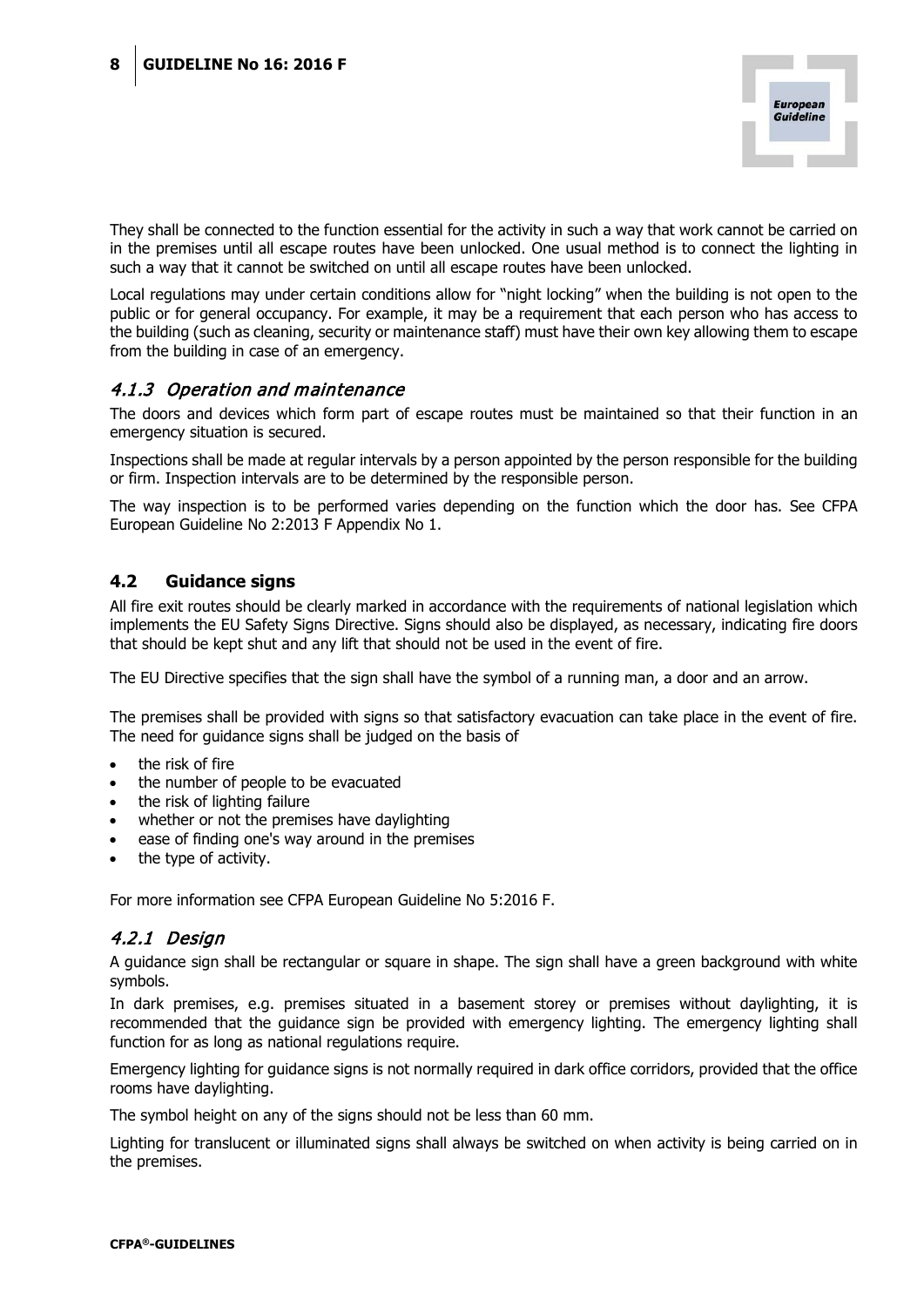

Photoluminescent signs are to be illuminated by general lighting.

In other cases, lighting should be on a separate circuit or provided with an emergency power supply via a central or local battery. As the lowest level, electric emergency lighting or photoluminescent signs are recommended.

#### <span id="page-8-0"></span>4.2.2 Placing

Guidance signs shall be sited in such a way that there is no ambiguity in the event of evacuation. Consideration should however be given to the fact that the people in the premises are familiar with the layout of the premises. Signs shall as far as possible be placed at an appropriate height which in most cases is directly above the door with regard to the normal sight line. Any obstacles, for instance fixed installations or furnishings, may cause the sign to be raised, lowered or supplemented by further signs.

#### <span id="page-8-1"></span>**4.3 Fire fighting equipment**

There should be adequate provision of suitable fire extinguishers and other appropriate equipment. All fire extinguishing equipment, fixed or portable, should be provided in accordance with European and national standards or national building regulations, which may have to be applied.

All fire extinguishing equipment should be serviced and maintained in accordance with the relevant national standards by competent engineers.

Suitable records should be kept of the servicing and maintenance of all fire protection equipment.

#### <span id="page-8-2"></span>4.3.1 Choice of fire extinguishers

When a portable fire extinguisher is selected, it is important that it should have sufficient extinguishing effectiveness for the fire that may be expected. Above all, the possible damage to office facilities by extinguishing agents should be considered and minimised. For fire extinguishing in an office, it is recommended that the first choice should be a certified portable extinguisher. In office environments with computer rooms, distribution boards or similar, attention should be paid to the electrical environment. If possible, CO<sub>2</sub> as well as water/foam extinguishers should be provided.

Suitable extinguishers in offices:

| Extinguishing medium                | Powder       | Foam        | Carbon<br><b>Dioxide</b> |
|-------------------------------------|--------------|-------------|--------------------------|
| Quantity, not less than             | 6 kg         | 9 litres    | 5 kg                     |
| Effectiveness class, not lower than | 43A<br>233BC | 21A<br>183B | 70B                      |

#### <span id="page-8-3"></span>4.3.2 The placing of fire extinguishers

Portable fire extinguishers should be sited in a prominent place and should be clearly marked. The travel distance to an extinguisher should not exceed 25 m. The exact placing of an extinguisher also depends on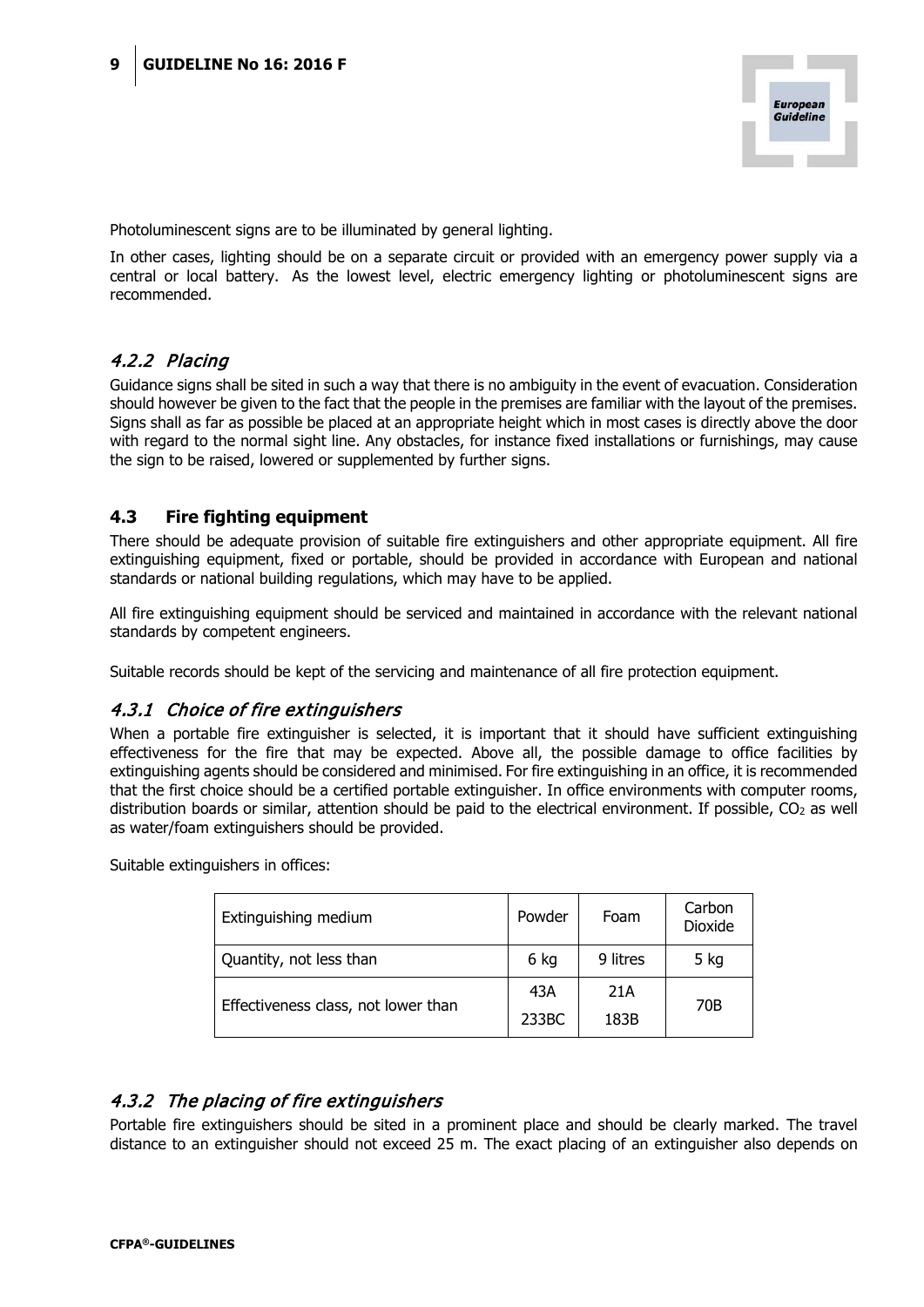

where people are present and where exits and normal travel routes are situated. There should be at least one extinguisher per storey.

The extinguisher should be mounted on the wall so that the handle is normally about 90 cm above the floor and at no time higher than 1.5 m above the floor.

A sign indicating the position of the extinguisher should be displayed on the wall above the extinguisher.

The basic principle for placing an extinguisher is that there should be an extinguisher near the usual entrance to the premises or the building. Other extinguishers should be sited with reference to the rule concerning distance and near special risks.

#### <span id="page-9-0"></span>4.3.3 Hose reel with semi-rigid hose

Fixed installation of manual fire hose reels may serve as alternative fire extinguishing equipment in office buildings. Fire hose reel is an effective fire extinguishing equipment with a continuous supply of water available immediately. The installation shall be such as to ensure that sufficient water flow and pressure is provided to all the hose reels in the building.

The European Standard EN 671-1 specifies requirements and methods of test for the construction and performance of fire hose reel systems with semi-rigid hose for installation in buildings and other construction works, permanently connected to a water supply, for use by the occupants.

#### <span id="page-9-1"></span>**4.4 Escape plan**

On each storey there should be evacuation plans which schematically show the escape routes, the placing of alarm buttons and fire extinguishing equipment, and the place of assembly.

There shall also be information on how the alarm is to be communicated to the rescue service and ambulance.

<span id="page-9-2"></span>However, an evacuation plan is not required for premises of such size and layout that a sketch serves no useful purpose.

### **5 Training**

Good fire protection necessitates certain insights, knowledge and skills. In turn, this implies that certain training and exercise are needed. In principle, each company must itself decide on the content and scope of the training provided.

The employer shall ensure that the employees have good knowledge of the conditions under which the work is carried out, and that they are informed of the risks that may be associated with the work. The employer shall satisfy himself that the employees receive the necessary training. The employer is also responsible for ensuring that the workforce receives the required training in fire protection.

It is also advisable that evacuation exercises should be held regularly. Exercises can be replaced by information if this provides knowledge of the same value as an exercise.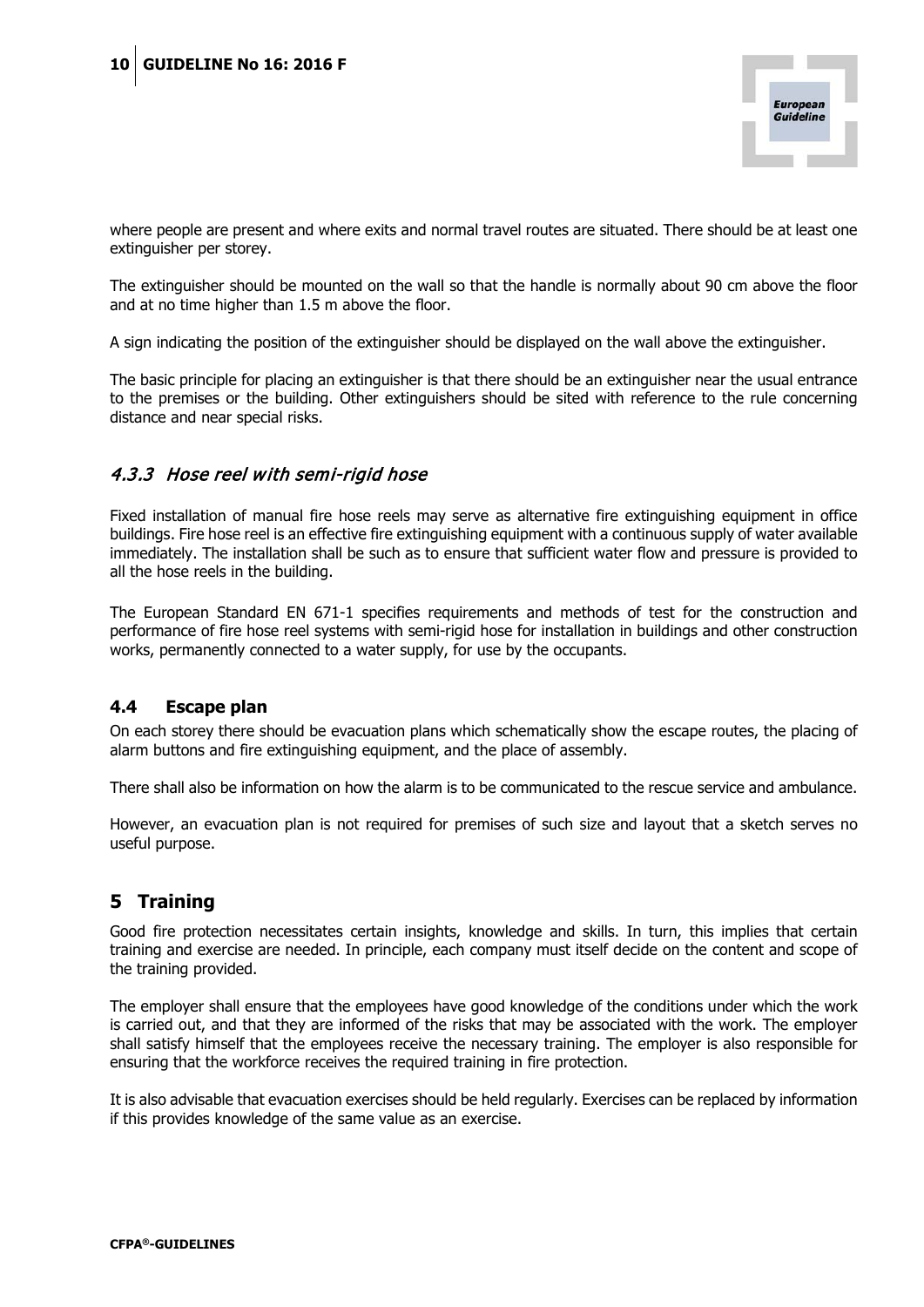

All new staff should receive introduction information on their first day at work and subsequently receive additional fire safety awareness training and instruction in any specific duties they may have in the event of a fire.

This information is obligatory and shall normally be communicated by word of mouth. It may take the form of a discussion of the appropriate chapter in a staff brochure or similar document that has been handed to the new employee. The information should be given by the person responsible for the rest of the introduction, generally perhaps the person responsible for staff, a supervisor or the person appointed by the company to be in charge of fire protection.

#### <span id="page-10-0"></span>**5.1 Training plans**

The aim is to make all personnel aware of fire safety issues in the workplace. They must be able to act on their own initiative and to play their part in ensuring that the company has proper fire protection.

For different levels of training and also recommendations concerning the number of people in the company who should have a certain level of training, see CFPA Europe Guideline Number of Fire Protection Trained Staff, No 11:2015 F.

In order to create awareness of fire safety on the part of all employees and to ensure that they can act appropriately in an emergency situation, it is recommended that training should be provided regularly at least once every 4 years. In some countries national regulations require evacuation exercises at shorter intervals. It is recommended that this training should contain the following elements:

- fire safety policy
- fire safety organisation
- fire hazards in the building and past incidents
- information on fire protection in the building
- escape routes, rules for keeping escape routes free of obstruction, and emergency exits
- protection against the spread of fire and fire gases
- fire extinguishing system and fire extinguishing equipment. How to use fire extinguishers
- alarm routines
- routines for evacuation

For new employees, it is recommended that at the time of introduction, the person responsible for fire safety should acquaint them with the following:

- fire safety policy
- fire hazards
- fire protection of the workplace
- alarm routines
- in conclusion, a walk round the workplace to show where fire extinguishing equipment and emergency exits are situated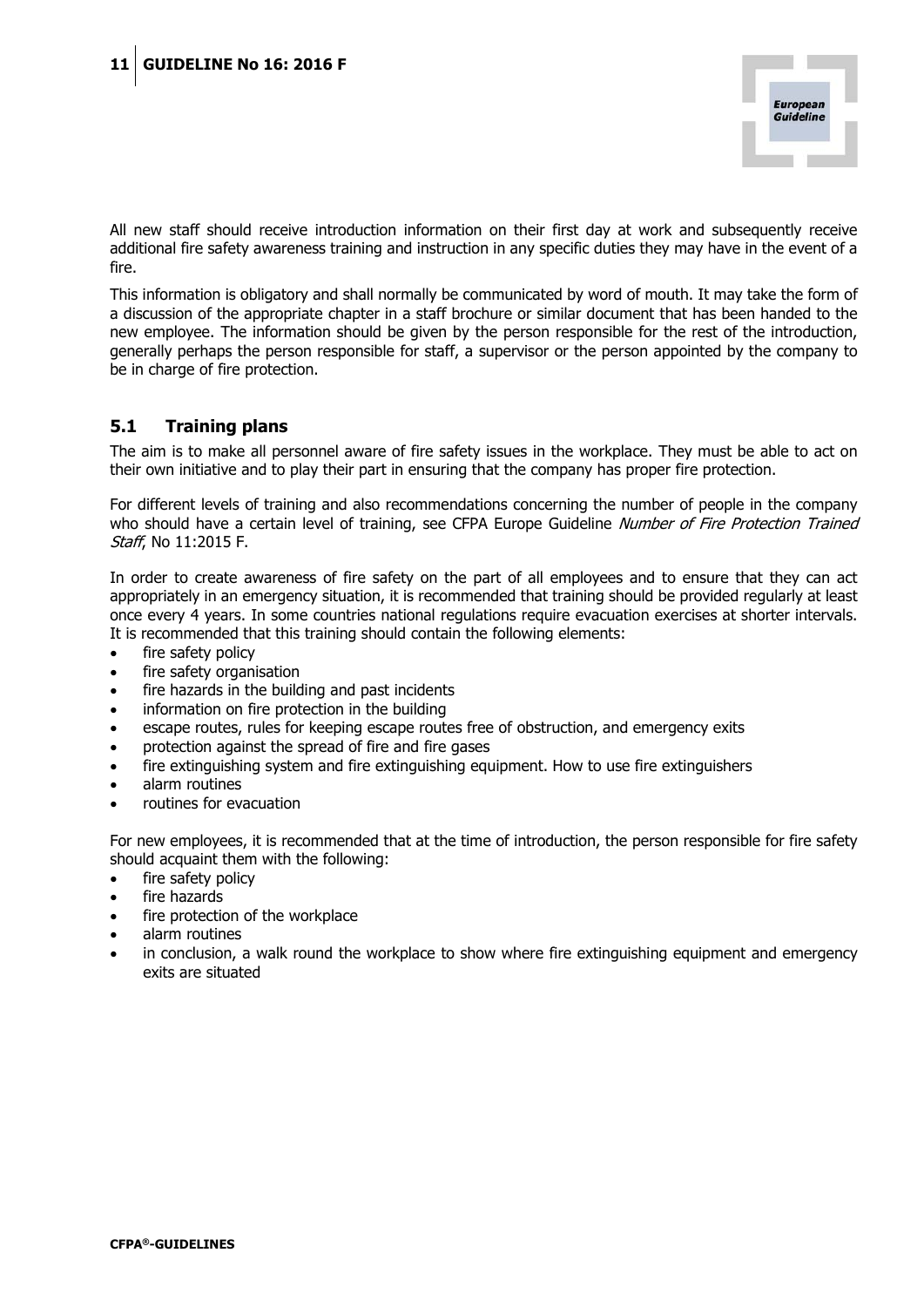## <span id="page-11-0"></span>**6 Control system**

Preventive safety work that is unplanned, not monitored and reported on, is both irrational and expensive. Security is not achieved until the fixed fire protection systems are inspected systematically and continuously.

Inspection of the fire protection systems shall be carried out regularly and preferably by the fire protection inspectors appointed in the company. The inspection is to be based on the description of fire protection and the operating and maintenance instructions.

#### <span id="page-11-1"></span>**6.1 Checklist**

This checklist will give you advice on how an inspection of fire protection can be carried out. Using a checklist, the performance become more uniform regardless of who makes the inspection.

| Compartmentation                | □      | There are no holes, cracks, etc. in the walls or floors                                                             |
|---------------------------------|--------|---------------------------------------------------------------------------------------------------------------------|
|                                 | $\Box$ | Openings in walls for e.g. pipes, cables, ventilation ducts are                                                     |
|                                 |        | sealed in an approved manner                                                                                        |
|                                 | □      | Fire resistant glass in walls and doors is intact                                                                   |
| Escape routes                   | □      | Doors in escape routes can be easily opened without a key, code<br>or card and that they can be opened at least 90° |
|                                 | $\Box$ | When the door is opened, inspect hinges, lock, handle, frame, the                                                   |
|                                 |        | fixing of any glazed panel; check the fire rating label, the function                                               |
|                                 |        | of door handle etc., and see if there is any damage                                                                 |
|                                 | □      | Nothing obstructs the escape route                                                                                  |
| Portable fire extinguishers     | $\Box$ | The extinguisher is in the intended place                                                                           |
|                                 | $\Box$ | The pointer of the pressure gauge is in the green zone                                                              |
|                                 | □      | The sign for the extinguisher is easy to see                                                                        |
|                                 | $\Box$ | The extinguisher has been checked annually                                                                          |
|                                 | $\Box$ | The extinguisher is not obstructed and is readily accessible                                                        |
| <b>Electrical installations</b> | $\Box$ | Cables are not damaged or trapped                                                                                   |
|                                 | 口      | Socket outlets or switches are not damaged                                                                          |
|                                 | $\Box$ | Combustible material is not stored nearer than 1 metre from                                                         |
|                                 |        | distribution boxes                                                                                                  |
|                                 | □      | Door or hatch of distribution box is locked                                                                         |
|                                 | □      | There are no cables hanging down                                                                                    |
|                                 | □      | Nothing is stored on cable ladders and the cable ladders are<br>properly fixed                                      |
|                                 | $\Box$ | Charging of cellular phones, computers etc. are made in non-<br>combustible areas.                                  |

Example of a checklist (items may be unfounded due to national requirements)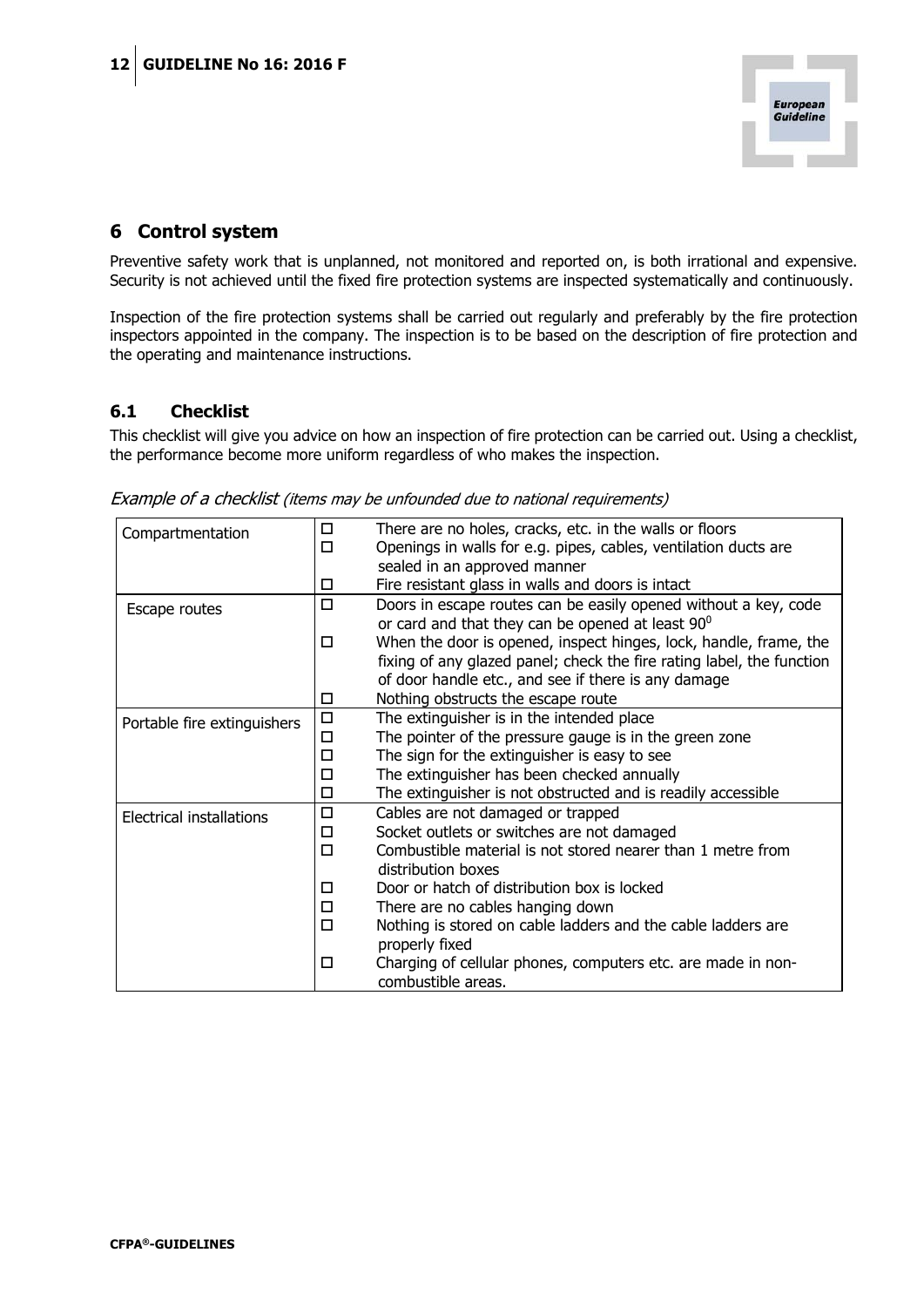

| Kitchen and/or staff room | 0      | Candles are not left alight and combustible candlesticks are not<br>used                                               |
|---------------------------|--------|------------------------------------------------------------------------------------------------------------------------|
|                           | □      | There is no combustible material near stoves which may fall                                                            |
|                           |        | down or otherwise cause a fire                                                                                         |
|                           | □      | Electric kettles, coffee makers, microwave ovens etc. are of good                                                      |
|                           |        | quality and in good condition                                                                                          |
|                           | П.     | Fan filters are clean                                                                                                  |
| Cleaning/orderliness      | $\Box$ | Rubbish or empty packaging is not kept in large quantities or in<br>an unsuitable place indoors or too near the facade |
| Protection against arson  | □      | Rubbish or empty packaging or other combustible material is not                                                        |
|                           |        | stored along the facade or under a canopy                                                                              |
|                           |        | Open containers for combustible materials are not kept nearer                                                          |
|                           |        | than 6 metres from the building                                                                                        |
|                           | П.     | Closed containers for combustible materials are not kept nearer                                                        |
|                           |        | than 4 metres from the building                                                                                        |
|                           |        | $\square$ Storage rooms etc. are locked                                                                                |
|                           |        | $\Box$ Piles of combustible materials, leaves and dry twigs in corners or                                              |
|                           |        | similar that are not easily overlooked are removed                                                                     |
|                           | П      | There are no ladders or other material that can be used to climb                                                       |
|                           |        | up to the roof                                                                                                         |
|                           |        | Windows and roof-lights are closed                                                                                     |
|                           |        | $\Box$ External lighting is not damaged                                                                                |
|                           | □      | Loading platforms are cleared of combustible material and                                                              |
|                           |        | anything else that should not be there                                                                                 |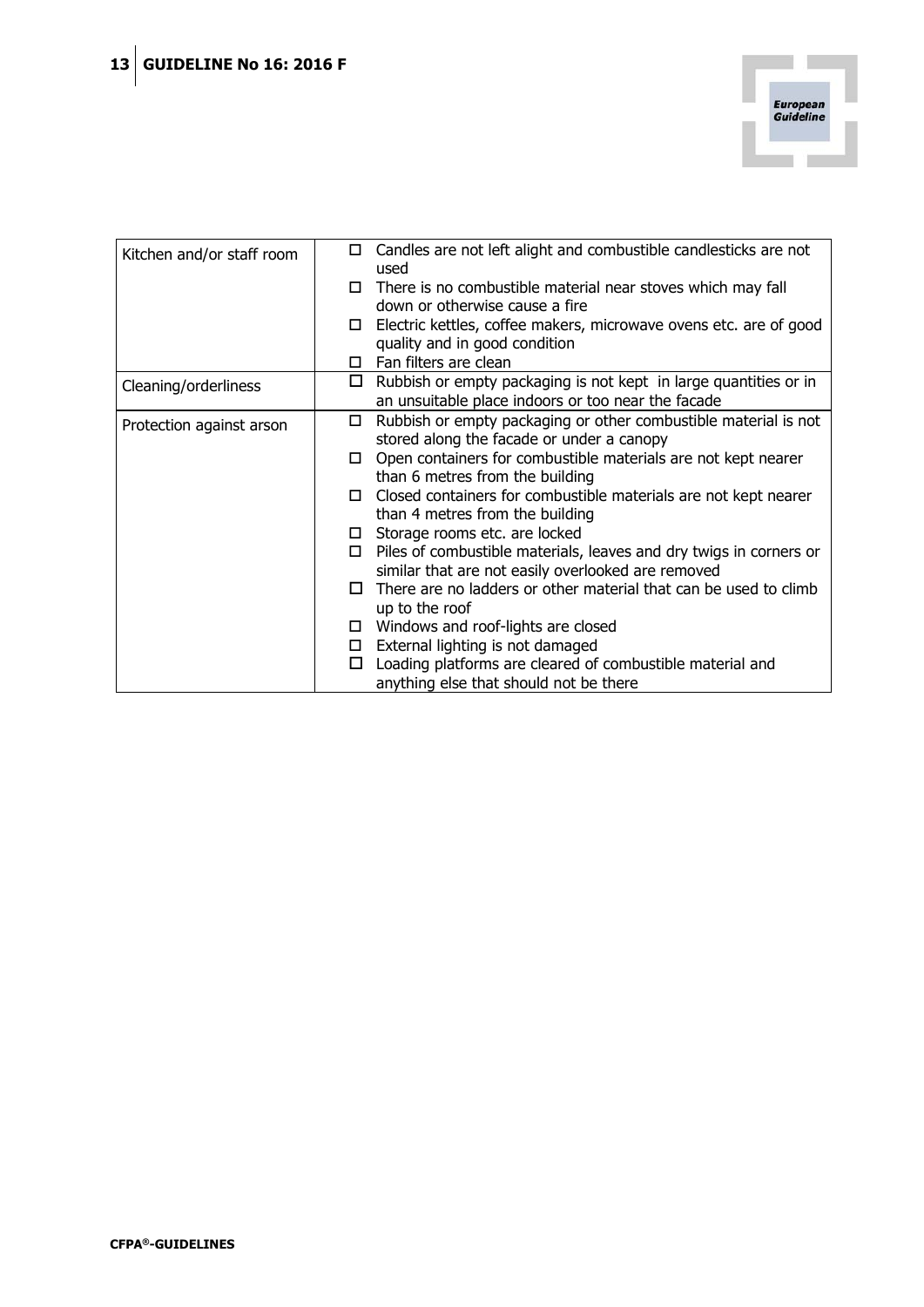# <span id="page-13-0"></span>**7 European guidelines**

| <i>Fire</i>   |                     |                                                              |
|---------------|---------------------|--------------------------------------------------------------|
| Guideline No. | $1:2015 F -$        | Fire protection management system                            |
| Guideline No. | $2:2013 F -$        | Panic & emergency exit devices                               |
| Guideline No. | $3:2011 F -$        | Certification of thermographers                              |
| Guideline No. | $4:2010 F -$        | Introduction to qualitative fire risk assessment             |
| Guideline No. | $5:2016 F -$        | Guidance signs, emergency lighting and general lighting      |
| Guideline No. | $6:2011 F -$        | Fire safety in care homes for the elderly                    |
| Guideline No. | $7:2011 F -$        | Safety distance between waste containers and buildings       |
| Guideline No. | 8:2004 F -          | Preventing arson $-$ information to young people             |
| Guideline No. | $9:2012 F -$        | Fire safety in restaurants                                   |
| Guideline No. | 10:2008 F -         | Smoke alarms in the home                                     |
| Guideline No. | 11:2015 F -         | Recommended numbers of fire protection trained staff         |
| Guideline No. | 12:2012 F -         | Fire safety basics for hot work operatives                   |
| Guideline No. | 13:2015 F -         | Fire protection documentation                                |
| Guideline No. | 14:2007 F -         | Fire protection in information technology facilities         |
| Guideline No. | 15:2012 F -         | Fire safety in guest harbours and marinas                    |
| Guideline No. | 16:2016 F -         | Fire protection in offices                                   |
| Guideline No. | 17:2015 F -         | Fire safety in farm buildings                                |
| Guideline No. | 18:2013 F -         | Fire protection on chemical manufacturing sites              |
| Guideline No. | 19:2009 F -         | Fire safety engineering concerning evacuation from buildings |
| Guideline No. | 20:2012 F -         | Fire safety in camping sites                                 |
| Guideline No. | 21:2012 F -         | Fire prevention on construction sites                        |
| Guideline No. | 22:2012 F -         | Wind turbines $-$ Fire protection guideline                  |
| Guideline No. | 23:2010 F -         | Securing the operational readiness of fire control system    |
| Guideline No. | 24:2016 F -         | Fire safe homes                                              |
| Guideline No. | 25:2010 F -         | Emergency plan                                               |
| Guideline No. | 26:2010 F -         | Fire protection of temporary buildings on construction sites |
| Guideline No. | 27:2011 F -         | Fire safety in apartment buildings                           |
| Guideline No. | 28:2012 F -         | Fire safety in laboratories                                  |
| Guideline No. | 29:2013 F -         | Protection of paintings: Transport, exhibition and storage   |
| Guideline No. | 30:2013 F -         | Managing fire safety in historical buildings                 |
| Guideline No. | 31:2013 F -         | Protection against self-ignition and explosions in handling  |
|               |                     | and storage of silage and fodder in farms                    |
| Guideline No. | 32:2014 F -         | Treatment and storage of waste and combustible               |
|               |                     | secondary raw materials                                      |
| Guideline No. | 33:2015 F<br>$\sim$ | Evacuation of people with disabilities                       |
| Guideline No. | 34:2015 F<br>$\sim$ | Fire safety measures with emergency power supplies           |
| Guideline No. | 35:2016 F -         | Fire safety in warehouses                                    |
| Guideline No. | $\sim$<br>36:2016 F | Fire prevention in large tents                               |

٠

**European<br>Guideline**